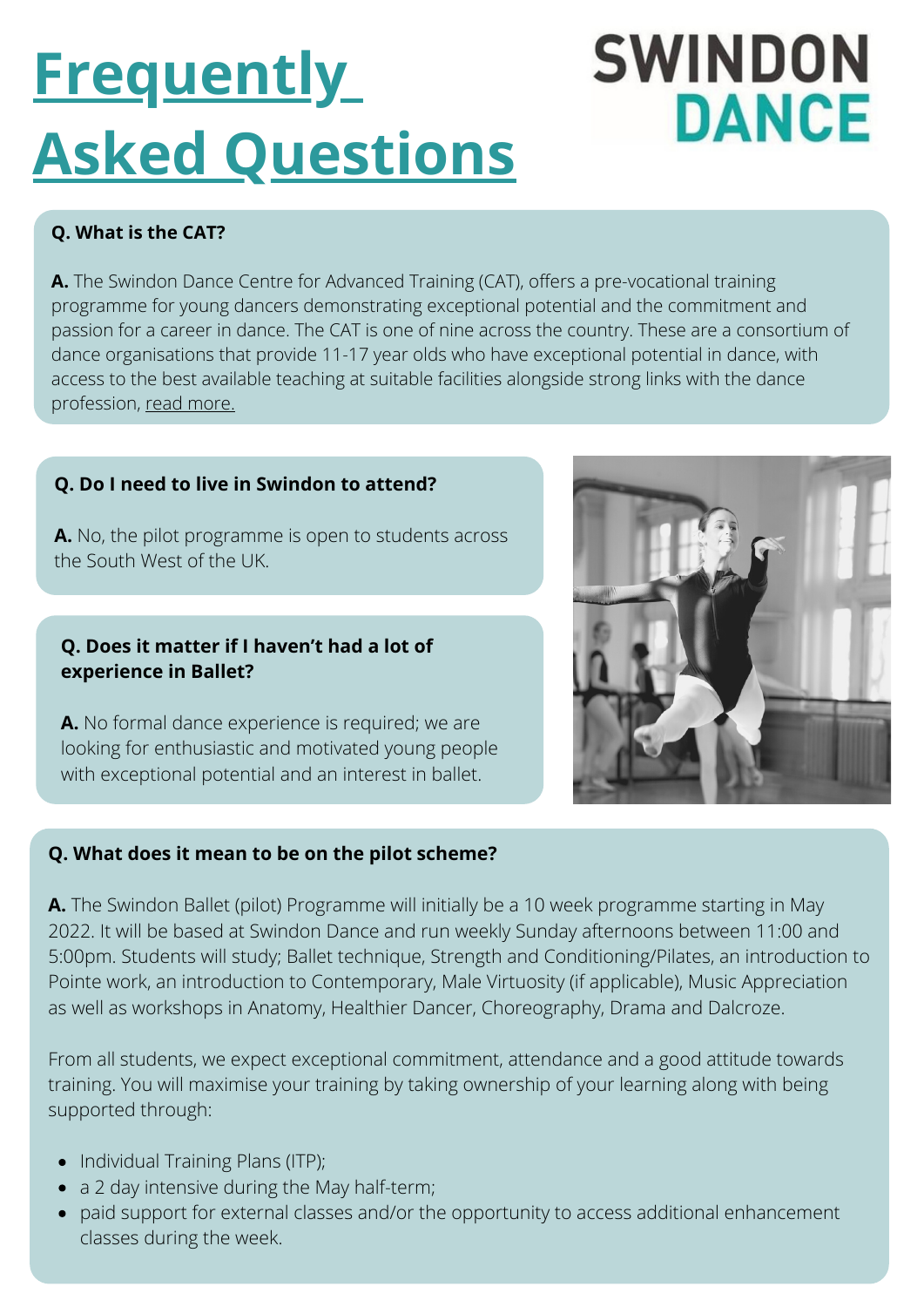#### **Q. Will the programme continue after July?**

**A.** If the pilot is successful then you will be invited to join a longer programme scheduled to start in September 2022.

#### **Q. Will the programme follow a ballet syllabus such as RAD or ISTD?**

**A.** No. Students will be following a ballet curriculum to develop the solid foundation required to build a long and rewarding career.



#### **Q. What are the fees?**

**A.** The CAT is supported by the Department for Education (DfE) via means tested grants. For those who qualify - training is FREE or subsidised, [read more.](https://www.swindondance.org.uk/wp-content/uploads/2022/03/SBP-May-2022-Grant-FAQs.pdf)

#### **Q. What financial support can I get?**

**A.** [Please take a look at the financial support](https://www.swindondance.org.uk/wp-content/uploads/2022/03/CAT-financial-support-guidelines-2022-PILOT-SBP.pdf) guidelines to find out more.

#### **Q. What are the term dates?**

**A.** Term 1: 1st-29th May Intensive: 30th May-1st June Term 2: 12th June-10th July End of year performance: 8, 9 & 10th July

#### **Q. How can I join the Swindon Ballet (pilot) Programme**

**A.** Entry onto the pilot programme is by audition only. If you would like to apply please complete an [application form](https://forms.gle/tUhDT3DoCChDgFfL7). The audition is your opportunity to demonstrate your potential by taking part in a practical dance session and creative workshop in front of a selection panel. The audition is FREE to attend but an application form must be completed and submitted in order to reserve a place.